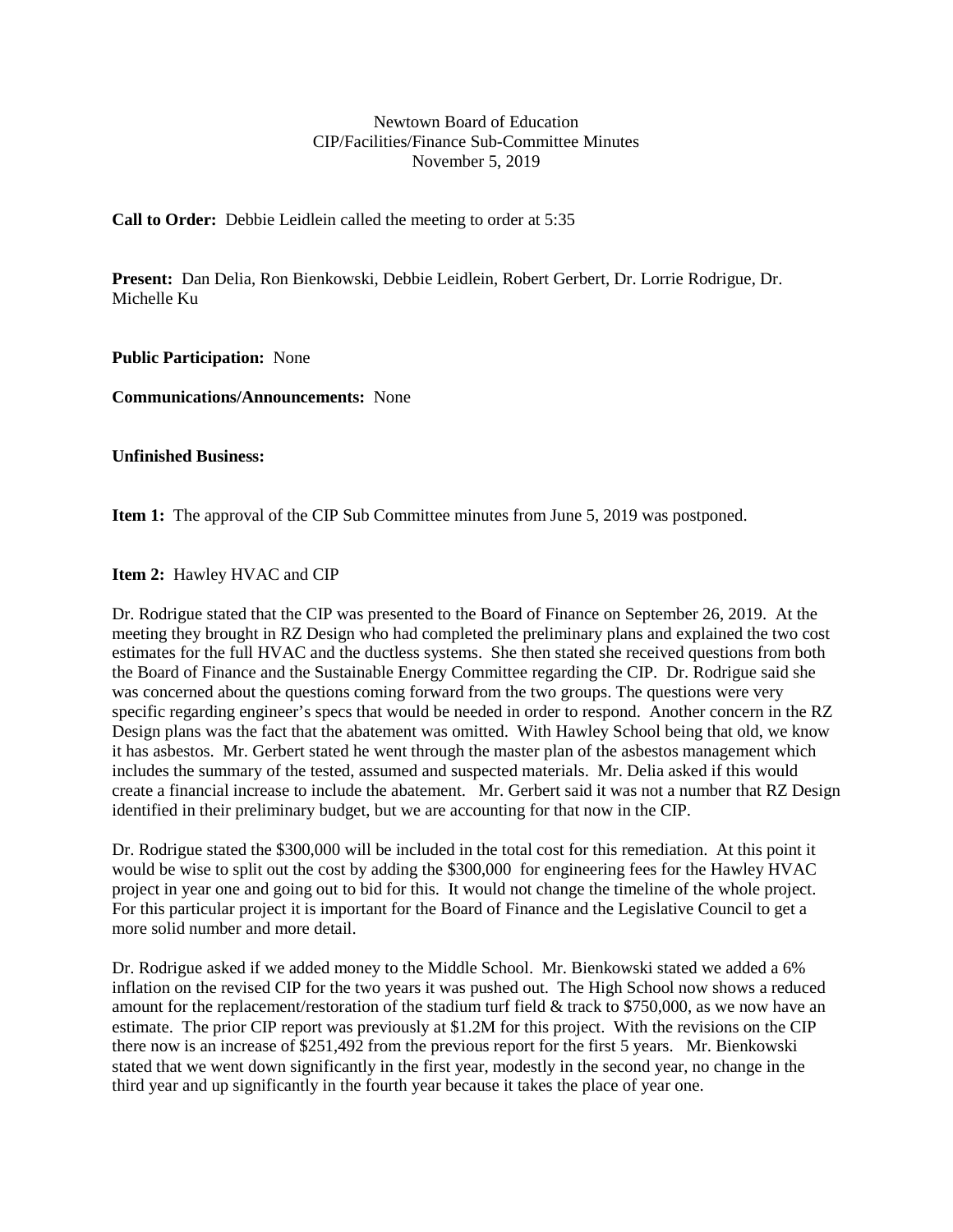Mr. Delia stated he was concerned about the Middle School being pushed out another two years. Dr. Rodrigue said we had the cafeteria done with ductless splits so we do have a few cooling areas. The discussion continued around the design and presentation of the CIP.

Dr. Ku asked about the Head O'Meadow questions regarding the boilers, Mr. Bienkowski stated the boilers are in the CIP but the word 'Boilers' was left off.

Dr. Ku also mentioned that the Board of Education had previously talked about the air conditioning at Middle Gate School and is that something we should think about. Dr. Rodrigue stated it's the only school that is currently not on the CIP and at the time of discussion by the Board of Education, it was all about 'air quality' and because it was a newer school windows could be opened. Dr. Rodrigue stated it has been a question asked already and we could look at this when we come back to the table next year. Another question asked was if we have done an air quality study lately. Mr. Bienkowski said it was probably done 10 years ago and was done by the state. Dr. Rodrigue said the air quality does not change if you don't open windows. Nothing has changed since we haven't installed any new ventilation. We don't need another study to tell us what we already know.

Mr. Delia asked if the revised CIP would include the breakdown cost of the engineering fees for the Middle School as well. It was decided that there should be a consistency for the two projects on the revised CIP.

Motion: Mr. Bienkowski read the following motion to amend the Board of Education's previously approved CIP dated 6/18/19 and to incorporate the changes discussed at the meeting by indicating in red. Mr. Delia moved the motion. Mrs. Leidlein second the motion. Motion passes unanimously.

**Open:** None

**Adjournment**: Mrs. Leidlein moved to adjourn the meeting at 6:20. All in favor.

Respectfully submitted, Joanne Morris

THESE ARE DRAFT MINUTES AND ARE SUBJECT TO THE APROVAL OF THE BOE CIP/FACILITIES/FINANCE SUB COMMITTEE.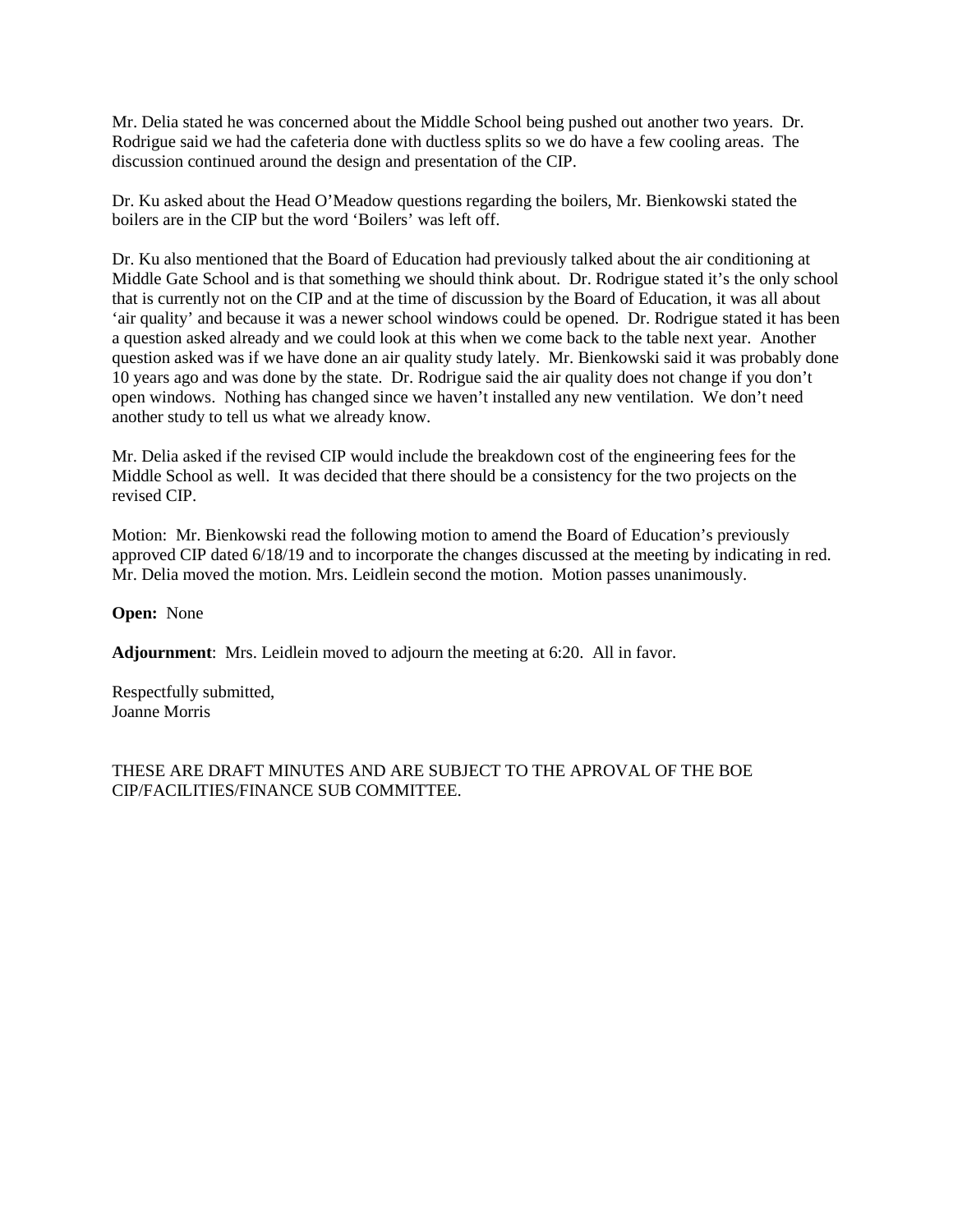2020-21 Rev

|                | NEWTOWN BOARD OF EDUCATION<br>SUMMARY - CAPITAL IMPROVEMENT PLAN<br>2020/21 TO 2024/25 |                                                                                 |           |                    |                   |             | <b>Approved</b><br>by the BOE 11/6/19 |               |
|----------------|----------------------------------------------------------------------------------------|---------------------------------------------------------------------------------|-----------|--------------------|-------------------|-------------|---------------------------------------|---------------|
|                | <b>INITIAL FIVE YEARS</b>                                                              |                                                                                 | Year 1    | Year 2             | Year <sub>3</sub> | Year 4      | Year 5                                |               |
| CIP Item #     | Location                                                                               | <b>Description of Project</b>                                                   | 2020/21   | 2021/22            | 2022/23           | 2023/24     | 2024/25                               | <b>TOTALS</b> |
| 1              | Hawley Elem.                                                                           | Engineering for ventilation and A/C renovations                                 | \$300,000 |                    |                   |             |                                       |               |
| 2              | Hawley Elem.                                                                           | Ventilation, HVAC Renovations                                                   |           | $\geq$ \$3,962,000 |                   |             |                                       |               |
| 9              | Hawley Elem.                                                                           | Generator                                                                       |           |                    |                   |             | \$1,000,000                           | \$5,262,000   |
|                |                                                                                        |                                                                                 |           |                    |                   |             |                                       |               |
| 8              | Middle Gate Elem                                                                       | Window modifications                                                            |           |                    |                   |             | \$1,000,000                           | \$1,000,000   |
|                |                                                                                        |                                                                                 |           |                    |                   |             |                                       |               |
| $\overline{7}$ | Head O'Meadow                                                                          | Boilers, water heater, VFD & pump replacements with LED lighting                |           |                    |                   | \$997,672   |                                       | \$997,672     |
|                |                                                                                        |                                                                                 |           |                    |                   |             |                                       |               |
| 5              |                                                                                        | Reed Intermediate Install high efficiency gas boilers & LED lighting conversion |           |                    | \$1,452,730       |             |                                       | \$1,452,730   |
|                |                                                                                        |                                                                                 |           |                    |                   |             |                                       |               |
| 4              | <b>Middle School</b>                                                                   | Engineering for ventilation and A/C renovations                                 |           |                    | \$300,000         |             |                                       |               |
| $6\phantom{1}$ | Middle School                                                                          | Ventilation, HVAC, Auditorium, Media center, replace rooftop units '98          |           | \$0                |                   | \$3,568,140 |                                       |               |
|                |                                                                                        |                                                                                 |           |                    |                   |             |                                       | \$3,868,140   |
|                |                                                                                        |                                                                                 |           |                    |                   |             |                                       |               |
| 3              | High School                                                                            | Replace/restore stadium turf field & track (11th year)                          |           | \$750,000          |                   |             |                                       | \$750,000     |
|                |                                                                                        |                                                                                 |           |                    |                   |             |                                       |               |
|                | TOTAL COSTS OF ALL PROJECTS                                                            |                                                                                 | \$300,000 | \$4,712,000        | \$1,752,730       | \$4,565,812 | \$2,000,000                           | \$13,330,542  |
|                | TOTAL TO BE BONDED                                                                     |                                                                                 | \$300,000 | \$4,712,000        | \$1,752,730       | \$4,565,812 | \$2,000,000                           | \$13,330,542  |
|                |                                                                                        |                                                                                 |           |                    |                   |             |                                       |               |

| Previous BOE approved CIP amounts (June 18, 2019) | \$3,962,000     | \$4,666,648 \$1,452,730 |           | \$997,672   | \$2,000,000 \$13,079,050 |           |
|---------------------------------------------------|-----------------|-------------------------|-----------|-------------|--------------------------|-----------|
| Difference to previously approved plan            | $-$ \$3,662,000 | \$45,352                | \$300,000 | \$3,568,140 |                          | \$251,492 |

Eligibility for project inclusion on the CIP is that the cost must exceed \$200,000.<br>2017-18 Reimbursement rate 36.43%

a Tar

Estimates on file are increased by 6% from prior year.

Construction inflation estimate  $6.0%$